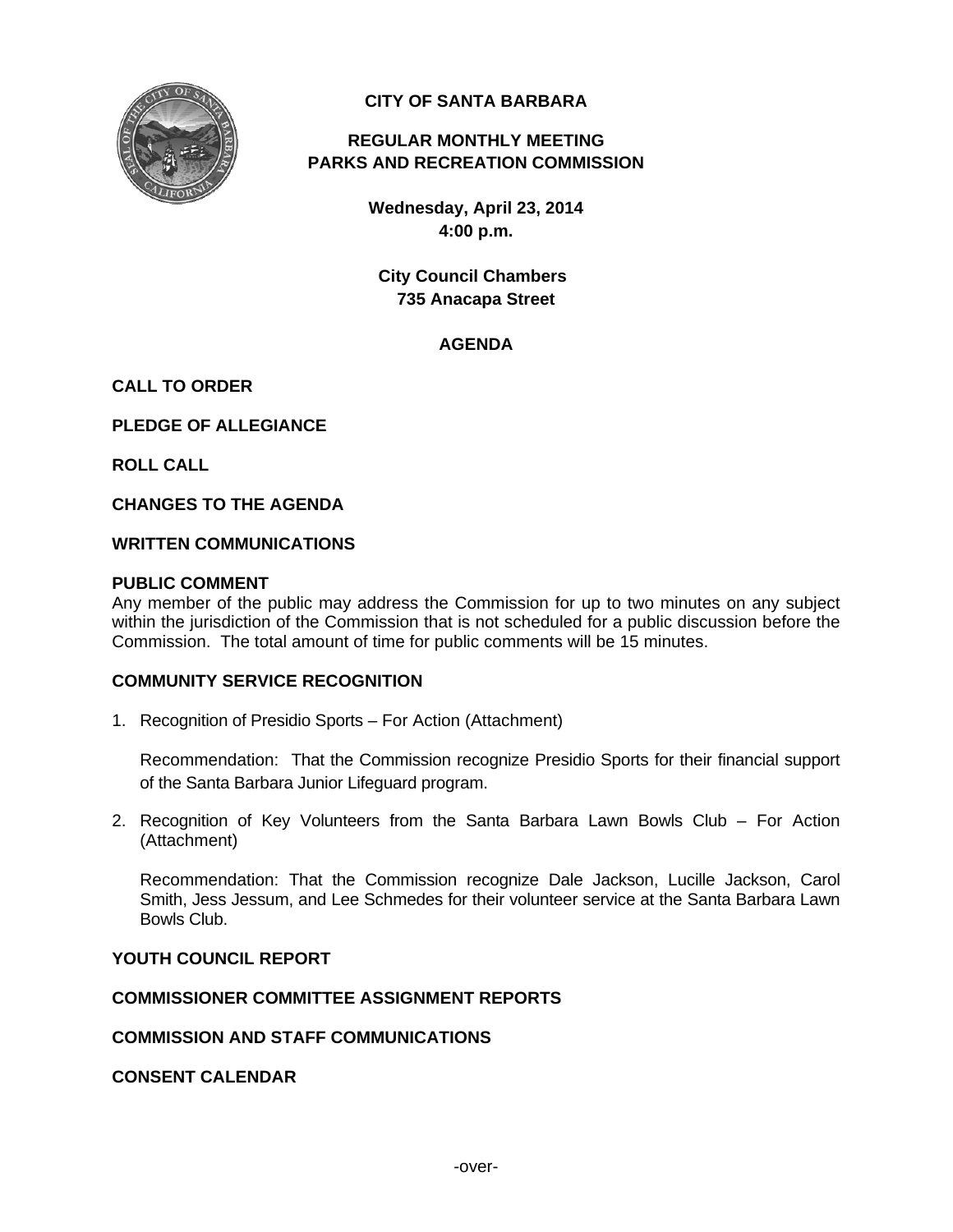- 3. Summary of Council Actions For Information (Attachment)
- 4. Approval of Minutes For Action (Attachment)

 Recommendation: That the Commission waive the reading and approve the minutes of the:

- A. Special meeting (Site Visit) of March 25, 2014; and
- B. Regular meeting of March 26, 2014.

## **STREET TREE ADVISORY COMMITTEE ITEMS**

Any action of the Parks and Recreation Commission made pursuant to Municipal Code Chapter 15.24, Preservation of Trees, may be appealed to the City Council within ten days.

5. Street Tree Advisory Committee Recommendation – For Action (Attachments)

Recommendation: That the Commission:

- A. Deny the following Setback Tree removal request:
	- 1. 154 Romaine Dr. *Araucaria columnaris,* Cook Pine Denise Platt-Maginn
- B. Partially approve the following Setback Tree removal request:
	- 1. 121 Terrace Vista Ln.– *(2) Eucalyptus leucoxylon*, White Ironbark Jason M. Bock

#### **OLD BUSINESS - NONE**

#### **NEW BUSINESS**

6. Parks and Recreation Recommended Fiscal Years 2014-2015 Budget – For Action (Attachment)

 Recommendation: That the Commission recommends City Council approval of the Recommended Fiscal Year 2014-2015 Parks and Recreation Department Budget, including the General Fund, Creeks Fund, Golf Fund, Capital Program, and Fees and Charges.

#### **ADMINISTRATIVE AND STAFF REPORTS - NONE**

#### **ADJOURNMENT**

**REPORTS:** Copies reports relating to agenda items are available for review in the City Clerk's Office, at the Central Library, and at the Parks and Recreation Administrative Office at 620 Laguna Street or online at the City's website (http://www.SantaBarbaraCA.gov). Materials related to an item on this agenda submitted to the Parks and Recreation Commission after distribution of the agenda packet are available for public inspection in the Parks and Recreation Department located at 620 Laguna Street, during normal business hours.

**AMERICANS WITH DISABILITIES ACT:** In compliance with the Americans with Disabilities Act, if you need special assistance to gain access to, comment at, or participate in this meeting, please contact Karla Megill at 564-5430 or inquire at the City Clerk's Office on the day of the meeting. If possible, notification at least 48 hours prior to the meeting will enable the City to make reasonable arrangements in most cases.